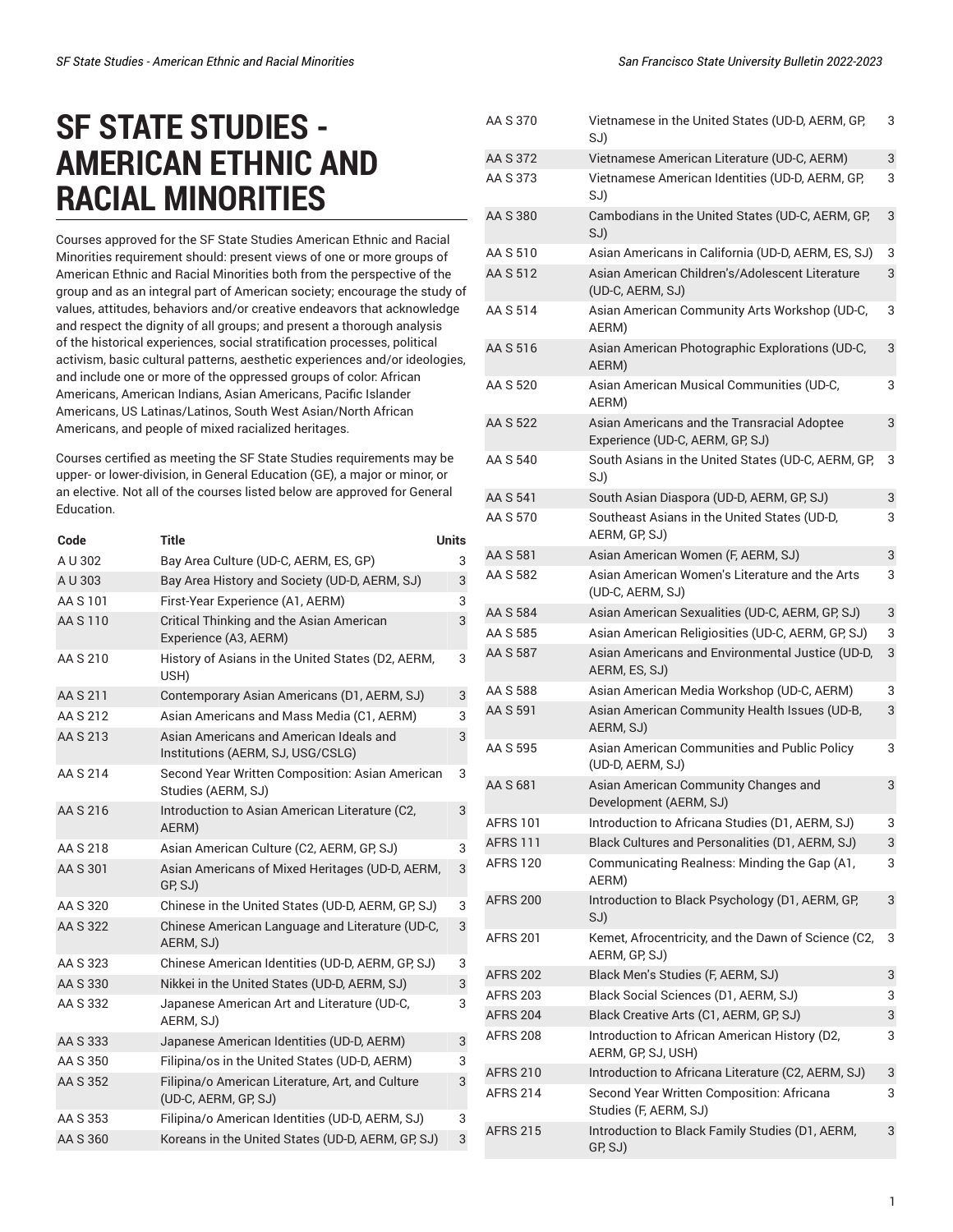| <b>AFRS 221</b> | African American Music: A 20th Century Survey<br>(C1, AERM)                                           | 3 |
|-----------------|-------------------------------------------------------------------------------------------------------|---|
| <b>AFRS 230</b> | African American Gospel Workshop (C1, AERM)                                                           | 3 |
| <b>AFRS 256</b> | Hip Hop Workshop (C1, AERM, ES, GP, SJ)                                                               | 3 |
| <b>AFRS 260</b> | Power, Racism, and Africana Liberation (F, AERM,<br>GP, SJ)                                           | 3 |
| <b>AFRS 266</b> | Black Online: Cyberspace, Culture, and Community<br>(C2, AERM, GP, SJ)                                | 3 |
| <b>AFRS 300</b> | From Africa to Olmec America: Ancient African<br>Prehistory and History (F, AERM, GP)                 | 3 |
| <b>AFRS 305</b> | Ancient Egypt (UD-C, AERM, GP, SJ)                                                                    | 3 |
| <b>AFRS 326</b> | Black Religion (UD-C, AERM, SJ)                                                                       | 3 |
| <b>AFRS 335</b> | The Black Woman: A Cultural Analysis (AERM, GP,<br>SJ)                                                | 3 |
| <b>AFRS 350</b> | Black Indians in the Americas (UD-D, AERM)                                                            | 3 |
| <b>AFRS 355</b> | The Nation of Islam in America (UD-D, AERM, SJ)                                                       | 3 |
| <b>AFRS 370</b> | Health, Medicine, and Nutrition in the Black<br>Community (UD-D, AERM, ES, SJ)                        | 3 |
| <b>AFRS 375</b> | Law and the Black Community (AERM, SJ, USH,<br>USG/CSLG)                                              | 3 |
| <b>AFRS 376</b> | Government, the Constitution, and Black Citizens<br>(AERM, SJ, USH, USG/CSLG)                         | 3 |
| <b>AFRS 400</b> | Black Arts and Humanities (UD-C, AERM, SJ)                                                            | 3 |
| <b>AFRS 401</b> | Pan African Black Psychology: A North American,<br>South American, and Caribbean Comparison<br>(AERM) | 3 |
| <b>AFRS 450</b> | African Philosophy and Cosmology (UD-D, AERM)                                                         | 3 |
| <b>AFRS 466</b> | <b>Black Lives Matter: Race and Social Movements</b><br>(UD-D, AERM, SJ)                              | 3 |
| <b>AFRS 500</b> | The Life and Thought of Elijah Muhammad (UD-D,<br>AERM, SJ)                                           | 3 |
| <b>AFRS 515</b> | Black Family Studies (UD-D, AERM, ES, SJ)                                                             | 3 |
| <b>AFRS 645</b> | Literature of the Harlem Renaissance (UD-C,<br>AERM, GP, SJ)                                          | 3 |
| <b>AFRS 665</b> | Black Journalism (UD-C, AERM)                                                                         | 3 |
| AIS 100         | Introduction to American Indian Studies (AERM,<br>SJ)                                                 | 3 |
| <b>AIS 103</b>  | Introduction to Pacific Studies (D2, AERM, GP, SJ,<br>USH)                                            | 3 |
| <b>AIS 150</b>  | American Indian History in the United States (D2,<br>AERM, SJ, USH)                                   | 3 |
| <b>AIS 160</b>  | Survey of Native California (F, AERM, ES, SJ)                                                         | 3 |
| AIS 205         | American Indians and U.S. Laws (AERM, SJ, USG/<br>CSLG)                                               | 3 |
| <b>AIS 230</b>  | Urban Indians (D1, AERM, SJ)                                                                          | 3 |
| AIS 235         | American Indians: Image and Issues in the Mass<br>Media (F, AERM, SJ)                                 | 3 |
| <b>AIS 300</b>  | American Indian Studies Research Methodologies<br>(AERM, GP, SJ)                                      | 3 |
| AIS 310         | American Indian Religion and Philosophy (UD-C,<br>AERM, GP, SJ)                                       | 3 |
| <b>AIS 320</b>  | American Indian Music (UD-C, AERM, SJ)                                                                | 3 |
| AIS 325         | American Indian Art (UD-C, AERM, SJ)                                                                  | 3 |
| AIS 330         | American Indian Law (UD-D, AERM, SJ)                                                                  | 3 |
| AIS 350         | Black Indians in the Americas (UD-D, AERM)                                                            | 3 |

| AIS 360         | Modern American Indian Authors (F, AERM)                                                                               | 3 |
|-----------------|------------------------------------------------------------------------------------------------------------------------|---|
| AIS 400         | American Indian Education (UD-D, AERM, GP, SJ)                                                                         | 3 |
| AIS 410         | Perspectives of Native California Indians (F, AERM,<br>ES)                                                             | 3 |
| AIS 420         | Native Genders and Feminism (UD-D, AERM, SJ)                                                                           | 3 |
| AIS 433         | Pacific Islanders in Film: Re-Presenting Oceania<br>Through an Indigenous Lens (UD-C, AERM)                            | 3 |
| AIS 440         | Native Sexualities and Queer Discourse (UD-D,<br>AERM, GP, SJ)                                                         | 3 |
| AIS 460         | Power and Politics in American Indian History (UD-<br>D, AERM, SJ, USH)                                                | 3 |
| AIS 470         | American Indian Ethnicity: Problems in Identity<br>(UD-D, AERM, SJ)                                                    | 3 |
| <b>AIS 535</b>  | American Indian Film (UD-C, AERM, SJ)                                                                                  | 3 |
| AIS 550         | American Indians in Contemporary U.S. History (F,<br>AERM, SJ, USH)                                                    | 3 |
| AIS 560         | Modern Creative and Performing Arts (UD-C,<br>AERM, SJ)                                                                | 3 |
| AMST 310        | The Arts and American Culture (UD-C, AERM)                                                                             | 3 |
| ARAB 101        | First Semester Arabic (C2, AERM, GP)                                                                                   | 4 |
| ARAB 450        | Contemporary Arabic and Arab American<br>Literature (UD-C, AERM, GP)                                                   | 3 |
| <b>BECA 201</b> | Life on TV: A Critical View (C2, AERM)                                                                                 | 3 |
| <b>BECA 485</b> | Women and Media (UD-C, AERM, SJ)                                                                                       | 3 |
| <b>BIOL 176</b> | Science and Politics of Stem Cell Biology (B2,<br>AERM, SJ)                                                            | 3 |
| <b>BIOL 318</b> | Our Endangered Planet (UD-B, AERM, ES, GP)                                                                             | 3 |
| <b>BIOL 332</b> | Health Disparities in Cancer (AERM, GP, SJ)                                                                            | 3 |
| <b>CAD 120</b>  | Child Development, Social Justice, and Academic<br>Success (C2, AERM, GP, SJ)                                          | 3 |
| <b>CAD 260</b>  | Children, Families, and Community: An Ecological<br>Perspective (D1, AERM, GP, SJ)                                     | 3 |
| <b>CINE 309</b> | Latina/o/x Cinema (UD-C, AERM, GP, SJ)                                                                                 | 3 |
| <b>CINE 331</b> | Hollywood Representation of Race and Ethnicity<br>(AERM)                                                               | 3 |
| <b>CINE 375</b> | U.S. Culture and Cinema of the 1950s (UD-C,<br>AERM, SJ)                                                               | 3 |
| <b>COMM 120</b> | Language, Culture, and Power (C2, AERM, SJ)                                                                            | 3 |
| <b>COMM 541</b> | Critical Approaches to Culture and Communication<br>(UD-C, AERM, SJ)                                                   | 4 |
| <b>COUN 450</b> | AIDS and People of Color in the U.S. (UD-D, AERM,<br>SJ)                                                               | 3 |
| <b>CWL 451</b>  | Jewish Literature of the Americas (UD-C, AERM,<br>GP)                                                                  | 3 |
| E ED 602        | Innovative Early Childhood Education Curriculum<br>(UD-D, AERM, SJ)                                                    | 3 |
| E ED 603        | Understanding and Supporting Children's Socio-<br>Emotional Development (UD-D, AERM, SJ)                               | 3 |
| E ED 604        | Advanced Issues in Collaboration with Families<br>and Communities in Early Childhood Education<br>(UD-D, AERM, GP, SJ) | 3 |
| E ED 616        | Language and Literacy in Multilingual Early<br>Childhood Education Settings (UD-C, AERM, GP, SJ)                       | 3 |
| <b>ECON 540</b> | Economics of Gender (AERM, GP, SJ)                                                                                     | 3 |
| <b>ENG 451</b>  | Jewish Literature of the Americas (UD-C, AERM,<br>GP)                                                                  | 3 |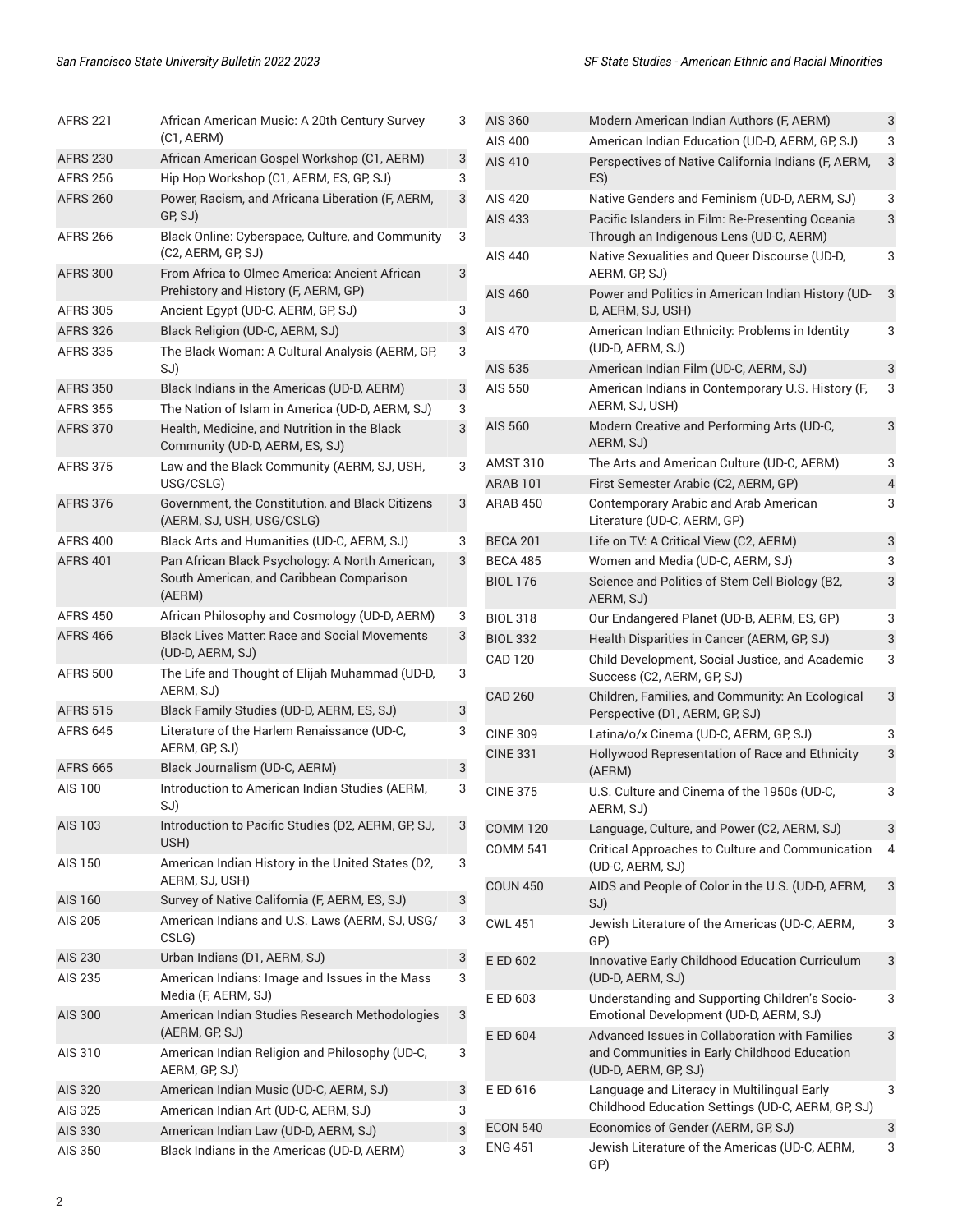| <b>ENG 526</b>  | Age of the American Renaissance: 1830-1860 (UD-<br>C, AERM, SJ)                               | 3              |
|-----------------|-----------------------------------------------------------------------------------------------|----------------|
| <b>ENG 530</b>  | Early Atlantic Migrants and Texts (AERM, SJ)                                                  | 3              |
| <b>ENG 546</b>  | 20th Century American Jewish Women Writers<br>(UD-C, AERM, GP)                                | 3              |
| <b>ENG 602</b>  | Literature and Society (UD-C, AERM)                                                           | 3              |
| <b>ENG 633</b>  | Queer(ing) Narrative Literature (AERM)                                                        | 3              |
| <b>ENG 655</b>  | Literature and the Adolescent Reader (AERM)                                                   | 3              |
| <b>ETHS 100</b> | Introduction to Ethnic Studies (D1, AERM, GP, SJ)                                             | 3              |
| <b>ETHS 110</b> | Critical Thinking and the Ethnic Studies Experience<br>(A3, AERM)                             | 3              |
| <b>ETHS 120</b> | Educational Justice, Health Equity, and Academic<br>Success (C2, AERM, GP, SJ)                | 3              |
| <b>ETHS 221</b> | Health and Social Justice - Burning Issues, Taking<br>Action (D1, AERM, SJ)                   | 3              |
| <b>ETHS 241</b> | Health and Social Movements in the United States<br>in the 20th Century (D2, AERM, SJ, USH)   | 3              |
| <b>ETHS 500</b> | Introduction to Race, Ethnicity, and Health (AERM,<br>SJ)                                     | 3              |
| <b>GEOG 455</b> | Geography of Ethnic Communities (AERM, SJ)                                                    | 3              |
| <b>GEOG 552</b> | Geography of California (UD-D, AERM, ES, SJ)                                                  | 3              |
| <b>HH 210</b>   | The Dao of Well-Being in Chinese Tradition (C2,<br>AERM)                                      | 3              |
| <b>HIST 278</b> | History of Latinos in the U.S. (D2, AERM, SJ, USH)                                            | 3              |
| <b>HIST 416</b> | The Jewish Sixties: A Journey Through The Social<br>Protest Movements of the 1960s (AERM, SJ) | 3              |
| <b>HIST 418</b> | Society and Politics in American History (AERM,<br>SJ, USH)                                   | 3              |
| <b>HIST 441</b> | American Jews and Popular Culture (AERM)                                                      | 3              |
| <b>HIST 449</b> | American Jewish History (UD-C, AERM, SJ, USH)                                                 | 3              |
| <b>HIST 451</b> | Bay Area History and Society (UD-D, AERM, SJ)                                                 | 3              |
| <b>HIST 455</b> | The Philippines and the United States (UD-C,<br>AERM, GP, SJ, USH)                            | 3              |
| <b>HIST 464</b> | American Ethnic and Racial Relations to 1890 (UD-<br>C, AERM, GP, SJ)                         | 3              |
| <b>HIST 465</b> | American Ethnic and Racial Relations II: 1890-<br>Present (UD-C, AERM, GP, SJ, USH)           | 3              |
| <b>HIST 466</b> | History of People of Color in the U.S. (UD-D, AERM,<br>SJ, USH)                               | 3              |
| <b>HIST 467</b> | Women in the U.S. to 1890 (UD-C, AERM, SJ, USH)                                               | 3              |
| <b>HIST 468</b> | Women in the U.S.: 1890-Present (UD-D, AERM, SJ)                                              | 3              |
| <b>HIST 470</b> | The U.S. Constitution to 1896 (UD-C, AERM, SJ,<br>USH, USG/CSLG)                              | 3              |
| <b>HIST 471</b> | The U.S. Constitution Since 1896 (UD-C, AERM, SJ,<br>USH, USG/CSLG)                           | 3              |
| <b>HIST 478</b> | American Popular Culture History: Barnum to<br>Reality TV (UD-C, AERM, USH)                   | 3              |
| <b>HTM 351</b>  | Asian Food, Culture, and Hospitality (UD-C, AERM)                                             | 3              |
| <b>HTM 424</b>  | Tourism Management (UD-C, AERM, SJ)                                                           | 3              |
| <b>HUM 225</b>  | Values in American Life (C2, AERM)                                                            | 3              |
| <b>HUM 340</b>  | Bay Area Culture (UD-C, AERM, ES, GP)                                                         | 3              |
| <b>HUM 441</b>  | American Jews and Popular Culture (AERM)                                                      | 3              |
| <b>HUM 485</b>  | The Arts and American Culture (UD-C, AERM)                                                    | 3              |
| IR 306          | U.S.-Central American Relations (AERM, GP, SJ)                                                | $\overline{4}$ |

I R 310 U.S. Foreign Policy (UD-D, AERM, GP) 4

| I R 335         | Muslim Societies in Transnational Perspective<br>(UD-D, AERM, GP)                             | 4 |
|-----------------|-----------------------------------------------------------------------------------------------|---|
| IR459           | Refugees in Global Perspective (UD-C, AERM, GP)                                               | 4 |
| <b>ISED 204</b> | Critical Thinking for Educational Equity and Social<br>Justice (A3, AERM)                     | 3 |
| ITEC 333        | Becoming Innovative Digital Entrepreneurs (UD-C,<br>AERM)                                     | 3 |
| <b>JOUR 223</b> | Bilingual English and Spanish Newswriting (AERM,<br>GP)                                       | 3 |
| <b>JOUR 304</b> | Cultural Diversity and News Media (AERM, SJ)                                                  | 3 |
| <b>JS 441</b>   | American Jews and Popular Culture (AERM)                                                      | 3 |
| <b>JS 449</b>   | American Jewish History (UD-C, AERM, SJ, USH)                                                 | 3 |
| <b>JS 451</b>   | Jewish Literature of the Americas (UD-C, AERM,<br>GP)                                         | 3 |
| <b>JS 546</b>   | 20th Century American Jewish Women Writers<br>(UD-C, AERM, GP)                                | 3 |
| <b>JS 548</b>   | The Jewish Sixties: A Journey Through The Social<br>Protest Movements of the 1960s (AERM, SJ) | 3 |
| <b>KIN 502</b>  | Sport and Social Issues (UD-D, AERM, SJ)                                                      | 3 |
| <b>LTNS 110</b> | Critical Thinking and the Rhetoric of Latinas/os/x<br>in the 21st Century (A3, AERM, SJ)      | 3 |
| <b>LTNS 210</b> | Latina/o/x Health Care Perspectives (B2, AERM,<br>ES, GP, SJ)                                 | 3 |
| <b>LTNS 211</b> | Latina/o/x Families (D1, AERM, GP, SJ)                                                        | 3 |
| <b>LTNS 222</b> | Latina/o/x Art History (F, AERM, GP)                                                          | 3 |
| <b>LTNS 225</b> | Latina/o/x Visual Culture (C1, AERM, SJ)                                                      | 3 |
| <b>LTNS 230</b> | Introduction to Latina/o Literature (C2, AERM, GP,<br>SJ)                                     | 3 |
| <b>LTNS 265</b> | Topics in Latina/o/x History (D1, AERM, SJ)                                                   | 3 |
| <b>LTNS 270</b> | Latina/o/x Murals, Memes, Music, and More:<br>Latina/o/x Arts & Humanities (E, AERM, SJ)      | 3 |
| <b>LTNS 276</b> | Latina/o, U.S. Government, and Constitutional<br>Ideals (AERM, USG/CSLG)                      | 3 |
| <b>LTNS 278</b> | History of Latinos in the U.S. (D2, AERM, SJ, USH)                                            | 3 |
| <b>LTNS 305</b> | Latina/o Studies Creative Writing Workshop (UD-C,<br>AERM, GP)                                | 3 |
| <b>LTNS 315</b> | Latina/os in California (UD-C, AERM, SJ)                                                      | 3 |
| <b>LTNS 355</b> | Black Indians in the Americas (UD-D, AERM)                                                    | 3 |
| <b>LTNS 380</b> | Afro/Latina/o Diasporas (UD-D, AERM, GP)                                                      | 3 |
| <b>LTNS 409</b> | Latina/o/x Cinema (UD-C, AERM, GP, SJ)                                                        | 3 |
| <b>LTNS 425</b> | Popular and Traditional Music of the Latinx U.S.<br>(UD-C, AERM, GP)                          | 3 |
| <b>LTNS 445</b> | <b>Gendered Borders: Latinas and Globalization</b><br>(AERM, GP, SJ)                          | 3 |
| <b>LTNS 450</b> | Critical Latinx Indigeneities (UD-C, AERM, ES, GP)                                            | 3 |
| <b>LTNS 455</b> | Resistance Literature of the Americas (UD-C,<br>AERM, GP, SJ)                                 | 3 |
| <b>LTNS 460</b> | Central Americans of the U.S.: History and<br>Heritage (UD-D, AERM, GP, SJ)                   | 3 |
| <b>LTNS 465</b> | Mexican American and Chicana/x/o History (F,<br>AERM, GP)                                     | 3 |
| <b>LTNS 470</b> | Latina/o Immigration to the U.S. (UD-D, AERM, GP<br>SJ)                                       | 3 |
| <b>LTNS 475</b> | Aztec Philosophy (UD-C, AERM, GP)                                                             | 3 |
| <b>LTNS 530</b> | Latina/os and the Media (UD-C, AERM, SJ)                                                      | 3 |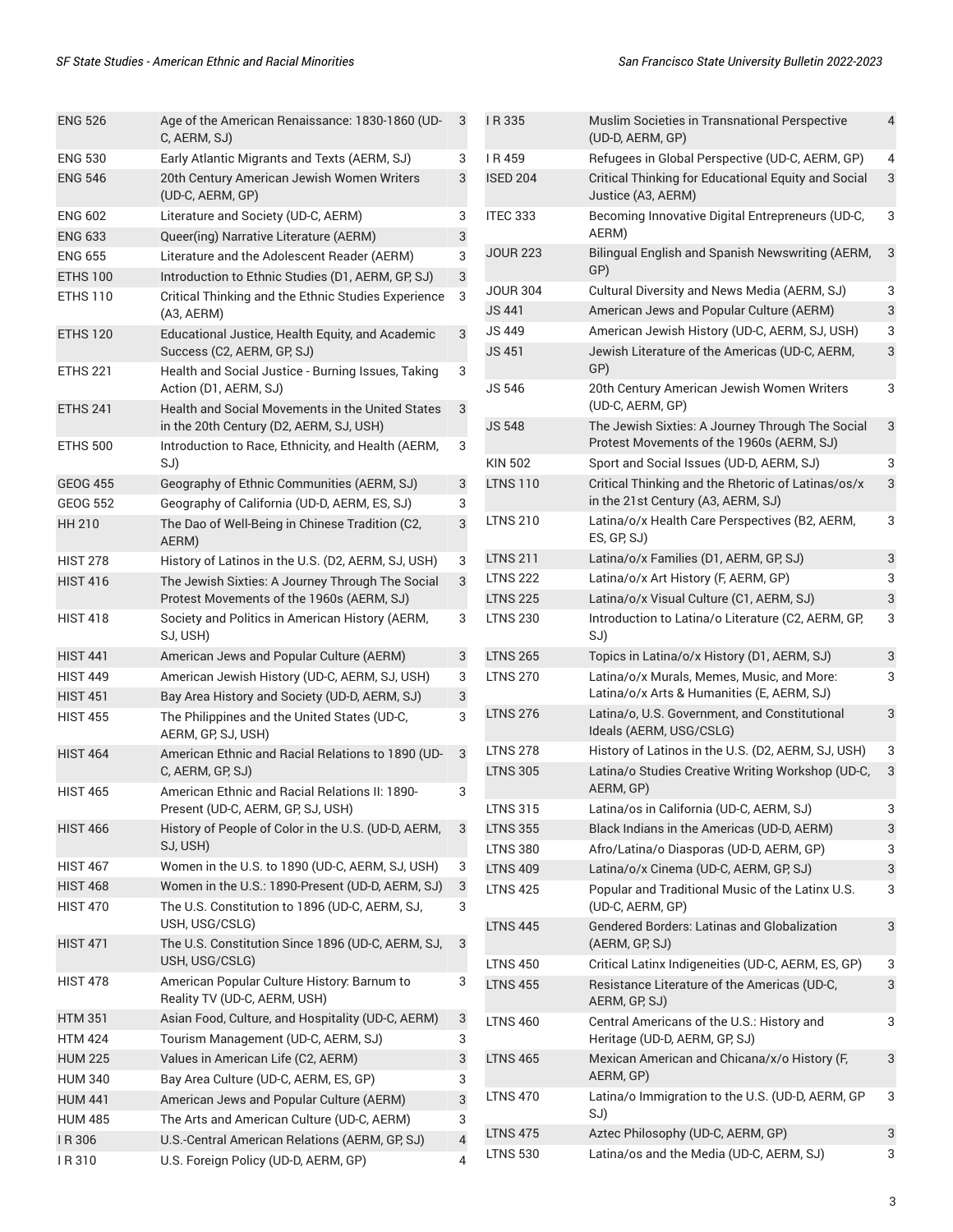| <b>LTNS 560</b> | Contemporary Latina/o Literature (UD-C, AERM, GP,<br>SJ)                                       | 3 |
|-----------------|------------------------------------------------------------------------------------------------|---|
| LTNS 580        | Educational Equity (UD-D, AERM, SJ)                                                            | 3 |
| <b>LTNS 660</b> | Latina/o Politics (UD-D, AERM, GP, SJ)                                                         | 3 |
| <b>LTNS 670</b> | Mexican Politics and Society (UD-D, AERM, GP, SJ)                                              | 3 |
| <b>MEIS 301</b> | Islam: Interpretation and Practice (UD-C, AERM,<br>GP)                                         | 3 |
| <b>MUS 137</b>  | Survey of the History of Electronic Music (AERM,<br>GP, SJ)                                    | 3 |
| <b>MUS 281</b>  | The American Musical Experience (C1, AERM, GP)                                                 | 3 |
| <b>MUS 506</b>  | Survey of Jazz (UD-C, AERM, USH)                                                               | 3 |
| <b>MUS 507</b>  | Survey of Jazz and Blues in Film (UD-C, AERM)                                                  | 3 |
| <b>MUS 511</b>  | The Roots of Rock (AERM)                                                                       | 3 |
| <b>MUS 558</b>  | Music of John Coltrane (UD-C, AERM)                                                            | 3 |
| <b>MUS 559</b>  | Women in Jazz (UD-C, AERM, USH)                                                                | 3 |
| <b>PH 221</b>   | Health and Social Justice - Burning Issues, Taking<br>Action (D1, AERM, SJ)                    | 3 |
| PH 241          | Health and Social Movements in the United States<br>in the 20th Century (D2, AERM, SJ, USH)    | 3 |
| PH 315          | Drugs and Society (UD-D, AERM, GP, SJ)                                                         | 3 |
| PH 414          | Women's Health (UD-D, AERM, SJ)                                                                | 3 |
| <b>PH 455</b>   | <b>Community Organizing and Community Building</b><br>for Health (UD-C, AERM, ES, GP, SJ)      | 3 |
| PH 640          | Structural Inequities and Public Health (UD-D,<br>AERM, SJ)                                    | 3 |
| <b>PHIL 130</b> | Political and Social Philosophy (D1, AERM, SJ)                                                 | 3 |
| <b>PHIL 335</b> | Law and Society (UD-D, AERM, SJ)                                                               | 3 |
| <b>PHIL 373</b> | The Ethics of Migration and Membership (UD-C,<br>AERM, GP, SJ)                                 | 3 |
| <b>PHIL 451</b> | Feminist Moral Issues (UD-C, AERM, GP, SJ)                                                     | 3 |
| <b>PLSI 408</b> | Mexican Politics and Society (UD-D, AERM, GP, SJ)                                              | 3 |
| <b>PLSI 459</b> | Refugees in Global Perspective (UD-C, AERM, GP)                                                | 4 |
| <b>PLSI 463</b> | The Politics of Immigration in the United States<br>(AERM, SJ)                                 | 4 |
| <b>PLSI 464</b> | Race and American Politics (UD-D, AERM, SJ)                                                    | 4 |
| <b>PLSI 580</b> | Housing Policy and Planning (UD-D, AERM, GP, SJ)                                               | 3 |
| RPT 440         | Urban Recreation and Parks (UD-D, AERM, SJ)                                                    | 3 |
| <b>RRS 100</b>  | Introduction to Ethnic Studies (D1, AERM, GP, SJ)                                              | 3 |
| RRS 101         | Introduction to Arab and Muslim Communities (C2,<br>AERM, GP, SJ)                              | 3 |
| RRS 103         | Introduction to Pacific Studies (D2, AERM, GP, SJ,<br>USH)                                     | 3 |
| <b>RRS 110</b>  | Critical Thinking and the Ethnic Studies Experience<br>(A3, AERM)                              | 3 |
| <b>RRS 201</b>  | SFSU's Palestinian Cultural Mural and the Art of<br>Resistance (C2, AERM, GP, SJ)              | 3 |
| RRS 212         | Edward Said (C2, AERM, GP, SJ)                                                                 | 3 |
| <b>RRS 224</b>  | Arab-American History, Community, and Activism<br>(AERM, GP, SJ)                               | 3 |
| <b>RRS 240</b>  | All Power to the People: Comparative Freedom<br>Movements of the "Sixties" (D2, AERM, SJ, USH) | 3 |
| <b>RRS 250</b>  | Race, Ethnicity and Power in America (AERM, SJ,<br>USG/CSLG)                                   | 3 |
| <b>RRS 252</b>  | Beyond Bars and Borders: Race and the Carceral<br>State (D2, AERM, USH)                        | 3 |

| <b>RRS 255</b> | Voices in Exile: Arab and Muslim American and<br>Civil Liberties post-9/11/2001 (D1, AERM, GP, SJ)       | 3 |
|----------------|----------------------------------------------------------------------------------------------------------|---|
| <b>RRS 276</b> | Race, Activism and Climate Justice (B2, AERM, ES,<br>GP, SJ)                                             | 3 |
| <b>RRS 280</b> | Race, Gender, and Science Fiction (C2, AERM)                                                             | 3 |
| <b>RRS 285</b> | Race, Sports, and Society (F, AERM)                                                                      | 3 |
| <b>RRS 290</b> | Sounds of Resistance: Race, Rhythm, Rhyme, and<br>Revolution (C1, AERM, GP)                              | 3 |
| <b>RRS 304</b> | Decolonize Your Diet: Food Justice and Gendered<br>Labor in Communities of Color (UD-B, AERM, ES)        | 3 |
| <b>RRS 330</b> | Comparative Race and Ethnicity in the U.S.: Class,<br>Gender, and Nation (UD-D, AERM, SJ)                | 3 |
| <b>RRS 360</b> | Our Stories: Literatures of Race and Resistance<br>(UD-C, AERM)                                          | 3 |
| <b>RRS 365</b> | Race and Comedy in the United States (AERM)                                                              | 3 |
| <b>RRS 370</b> | Islamophobia: Roots, Development, and<br>Contestation of Hatred (UD-D, AERM, GP, SJ)                     | 3 |
| <b>RRS 380</b> | Coloring Queer: Imagining Communities (UD-C,<br>AERM, SJ)                                                | 3 |
| <b>RRS 410</b> | Grassroots Organizing for Change in Communities<br>of Color (UD-D, AERM, SJ)                             | 3 |
| <b>RRS 420</b> | Arab American Identity: Memory and Resistance<br>(UD-D, AERM, GP, SJ)                                    | 3 |
| <b>RRS 430</b> | Arab Media Images in America: Impact on Arab<br>Americans (UD-D, AERM, GP, SJ)                           | 3 |
| <b>RRS 433</b> | Pacific Islanders in Film: Re-Presenting Oceania<br>Through an Indigenous Lens (UD-C, AERM)              | 3 |
| <b>RRS 435</b> | National Security and the Racialization of Arabs<br>and Muslims in North America (UD-D, AERM, GP,<br>SJ) | 3 |
| <b>RRS 450</b> | Contemporary Arabic and Arab American<br>Literature (UD-C, AERM, GP)                                     | 3 |
| <b>RRS 460</b> | AIDS and People of Color in the U.S. (UD-D, AERM,<br>SJ)                                                 | 3 |
| <b>RRS 480</b> | Youth Culture, Race and Resistance (UD-D, AERM,<br>SJ)                                                   | 3 |
| <b>RRS 566</b> | Gender and Modernity in the Muslim and Arab<br>Worlds (AERM, GP, SJ)                                     | 3 |
| <b>RRS 571</b> | Women, Class, and Race (UD-C, AERM, ES, GP, SJ)                                                          | 3 |
| <b>RRS 580</b> | Educational Equity (UD-D, AERM, SJ)                                                                      | 3 |
| <b>RRS 600</b> | History of People of Color in the U.S. (F, AERM, SJ,<br>USH)                                             | 3 |
| <b>RRS 625</b> | Mixed Race Studies: A Comparative Focus (UD-D,<br>AERM, SJ)                                              | 3 |
| <b>RRS 630</b> | Palestine: Ethnic Studies Perspective (UD-D, AERM,<br>GP, SJ)                                            | 3 |
| <b>RRS 655</b> | Comparative Border Studies: Palestine and Mexico<br>(AERM, ES, GP, SJ)                                   | 3 |
| <b>RRS 657</b> | South Asian Diaspora (UD-D, AERM, GP, SJ)                                                                | 3 |
| SOC 330        | Comparative Race and Ethnicity in the U.S.: Class,<br>Gender, and Nation (UD-D, AERM, SJ)                | 3 |
| SOC 410        | Grassroots Organizing for Change in Communities<br>of Color (UD-D, AERM, SJ)                             | 3 |
| <b>SOC 580</b> | Educational Equity (UD-D, AERM, SJ)                                                                      | 3 |
| SOC 601        | Sexuality, Ethnicity, and Health (AERM)                                                                  | 3 |